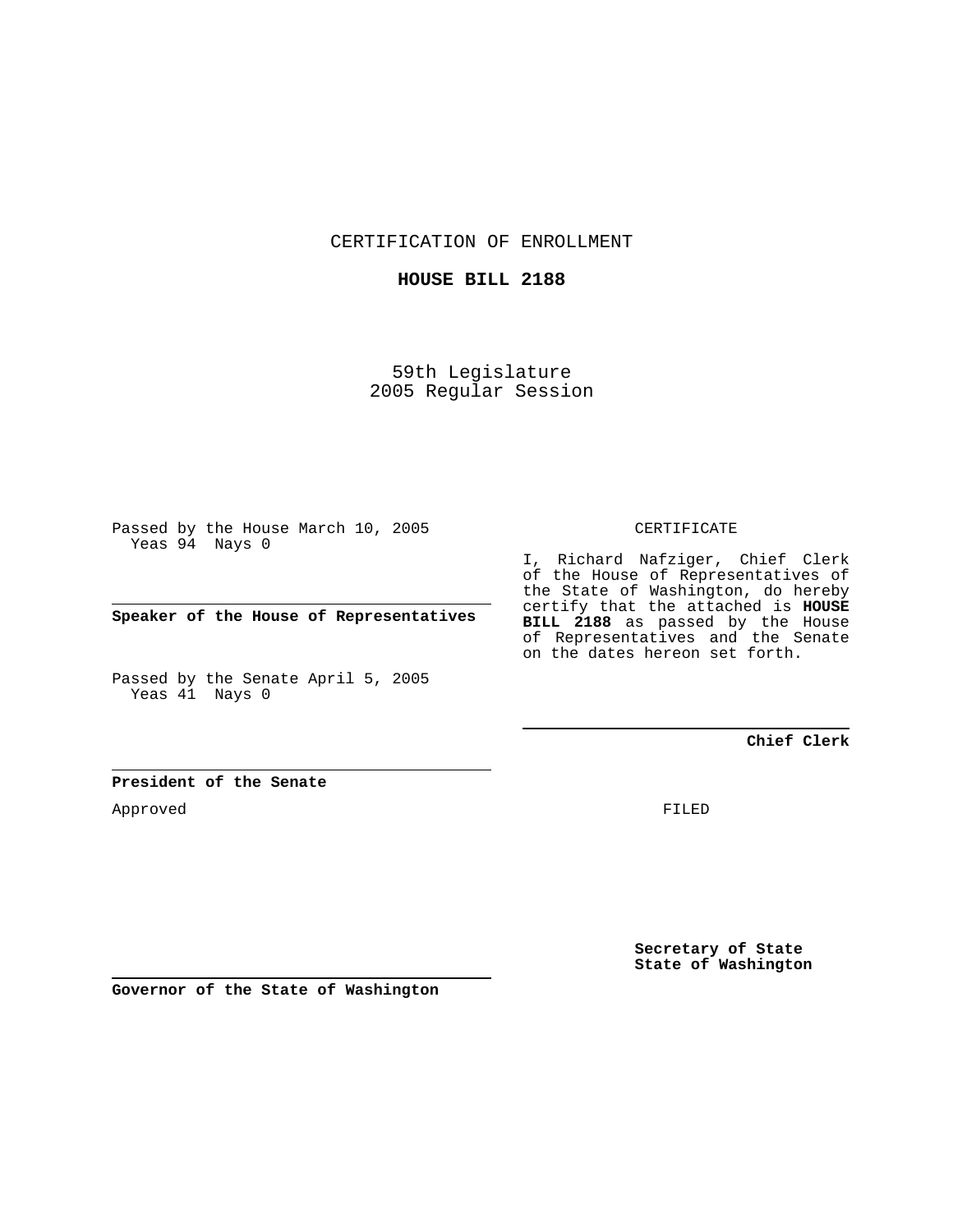# **HOUSE BILL 2188** \_\_\_\_\_\_\_\_\_\_\_\_\_\_\_\_\_\_\_\_\_\_\_\_\_\_\_\_\_\_\_\_\_\_\_\_\_\_\_\_\_\_\_\_\_

\_\_\_\_\_\_\_\_\_\_\_\_\_\_\_\_\_\_\_\_\_\_\_\_\_\_\_\_\_\_\_\_\_\_\_\_\_\_\_\_\_\_\_\_\_

Passed Legislature - 2005 Regular Session

**State of Washington 59th Legislature 2005 Regular Session By** Representatives Lantz, Kessler, Sells, Tom, McDermott, Conway, Kenney and Santos

Read first time 02/22/2005. Referred to Committee on Capital Budget.

 AN ACT Relating to conservation of the state art collection; and amending RCW 28A.335.210, 28B.10.025, 28B.10.027, 43.17.200, 43.17.210, and 43.19.455.

BE IT ENACTED BY THE LEGISLATURE OF THE STATE OF WASHINGTON:

 **Sec. 1.** RCW 28A.335.210 and 1983 c 204 s 7 are each amended to read as follows:

 The state board of education and superintendent of public instruction shall allocate, as a nondeductible item, out of any moneys appropriated for state assistance to school districts for the original construction of any school plant facility the amount of one-half of one percent of the appropriation to be expended by the Washington state arts commission for the acquisition of works of art. The works of art may be placed in accordance with Article IX, sections 2 and 3 of the state Constitution on public lands, integral to or attached to a public building or structure, detached within or outside a public building or structure, part of a portable exhibition or collection, part of a temporary exhibition, or loaned or exhibited in other public facilities. The Washington state arts commission shall, in consultation with the superintendent of public instruction, determine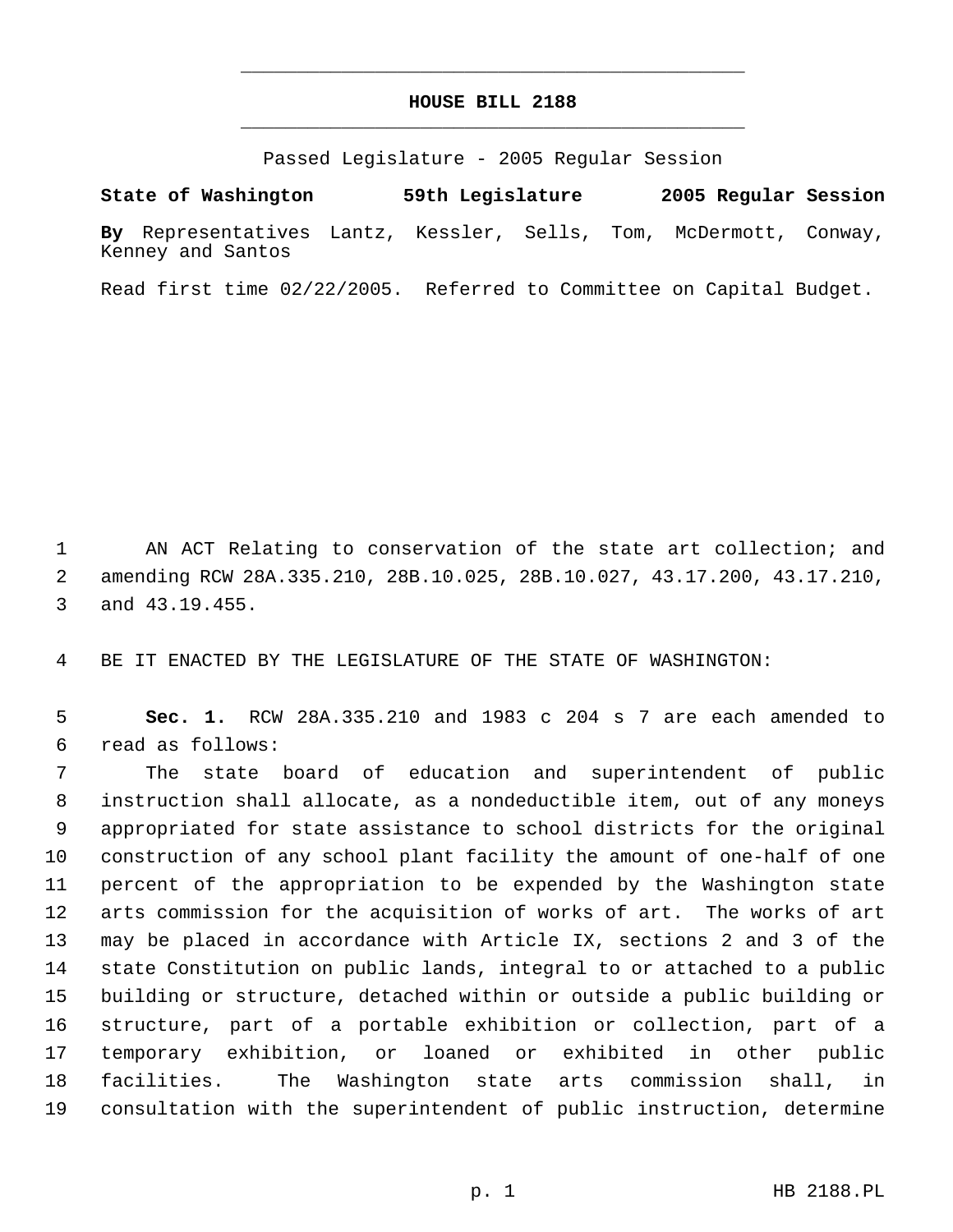the amount to be made available for the purchase of works of art under this section, and payments therefor shall be made in accordance with law. The designation of projects and sites, selection, contracting, purchase, commissioning, reviewing of design, execution and placement, acceptance, maintenance, and sale, exchange, or disposition of works of art shall be the responsibility of the Washington state arts commission in consultation with the superintendent of public instruction and 8 representatives of school district boards of directors. ((However, the costs to carry out the Washington state arts commission's responsibility for maintenance shall not be funded from the moneys referred to under this section, RCW 43.17.200, 43.19.455, or 28B.10.025, but shall be contingent upon adequate appropriations being 13 made for that purpose: PROVIDED, That)) The superintendent of public instruction and the school district board of directors of the districts where the sites are selected shall have the right to:

 (1) Waive its use of the one-half of one percent of the appropriation for the acquisition of works of art before the selection process by the Washington state arts commission;

 (2) Appoint a representative to the body established by the Washington state arts commission to be part of the selection process with full voting rights;

(3) Reject the results of the selection process;

 (4) Reject the placement of a completed work or works of art on school district premises if such works are portable.

 Rejection at any point before or after the selection process shall not cause the loss of or otherwise endanger state construction funds available to the local school district. Any works of art rejected under this section shall be applied to the provision of works of art under this chapter, at the discretion of the Washington state arts commission, notwithstanding any contract or agreement between the affected school district and the artist involved. In addition to the cost of the works of art the one-half of one percent of the appropriation as provided herein shall be used to provide for the 34 administration, including conservation of the state art collection, by the Washington state arts commission and all costs for installation of the work of art. For the purpose of this section building shall not include sheds, warehouses or other buildings of a temporary nature.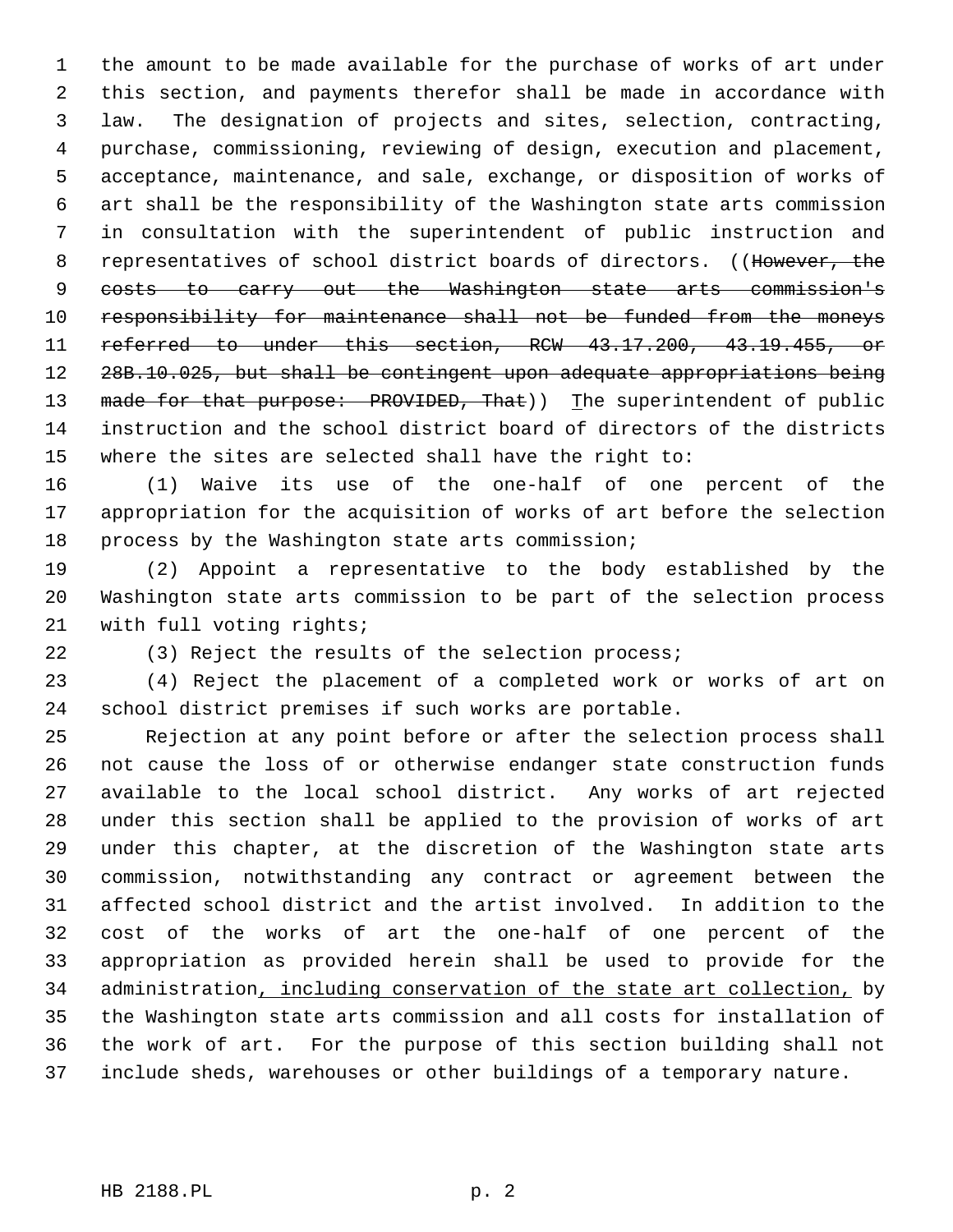The executive director of the arts commission, the superintendent of public instruction and the Washington state school directors association shall appoint a study group to review the operations of the one-half of one percent for works of art under this section.

 **Sec. 2.** RCW 28B.10.025 and 1990 c 33 s 557 are each amended to read as follows:

 The Washington state arts commission shall, in consultation with the boards of regents of the University of Washington and Washington State University and with the boards of trustees of the regional universities, The Evergreen State College, and the community college districts, determine the amount to be made available for the purchases of art under RCW 28B.10.027, and payment therefor shall be made in accordance with law. The designation of projects and sites, the selection, contracting, purchase, commissioning, reviewing of design, execution and placement, acceptance, maintenance, and sale, exchange, or disposition of works of art shall be the responsibility of the Washington state arts commission in consultation with the board of 18 regents or trustees. ((However, the costs to carry out the Washington state arts commission's responsibility for maintenance shall not be funded from the moneys referred to under this section, RCW 43.17.200, 43.19.455, or 28A.335.210, but shall be contingent upon adequate 22 appropriations being made for that purpose.))

 **Sec. 3.** RCW 28B.10.027 and 1983 c 204 s 9 are each amended to read as follows:

 All universities and colleges shall allocate as a nondeductible item, out of any moneys appropriated for the original construction or any major renovation or remodel work exceeding two hundred thousand dollars of any building, an amount of one-half of one percent of the appropriation to be expended by the Washington state arts commission with the approval of the board of regents or trustees for the acquisition of works of art. The works of art may be placed on public lands of institutions of higher education, integral to or attached to a public building or structure of institutions of higher education, detached within or outside a public building or structure of institutions of higher education, part of a portable exhibition or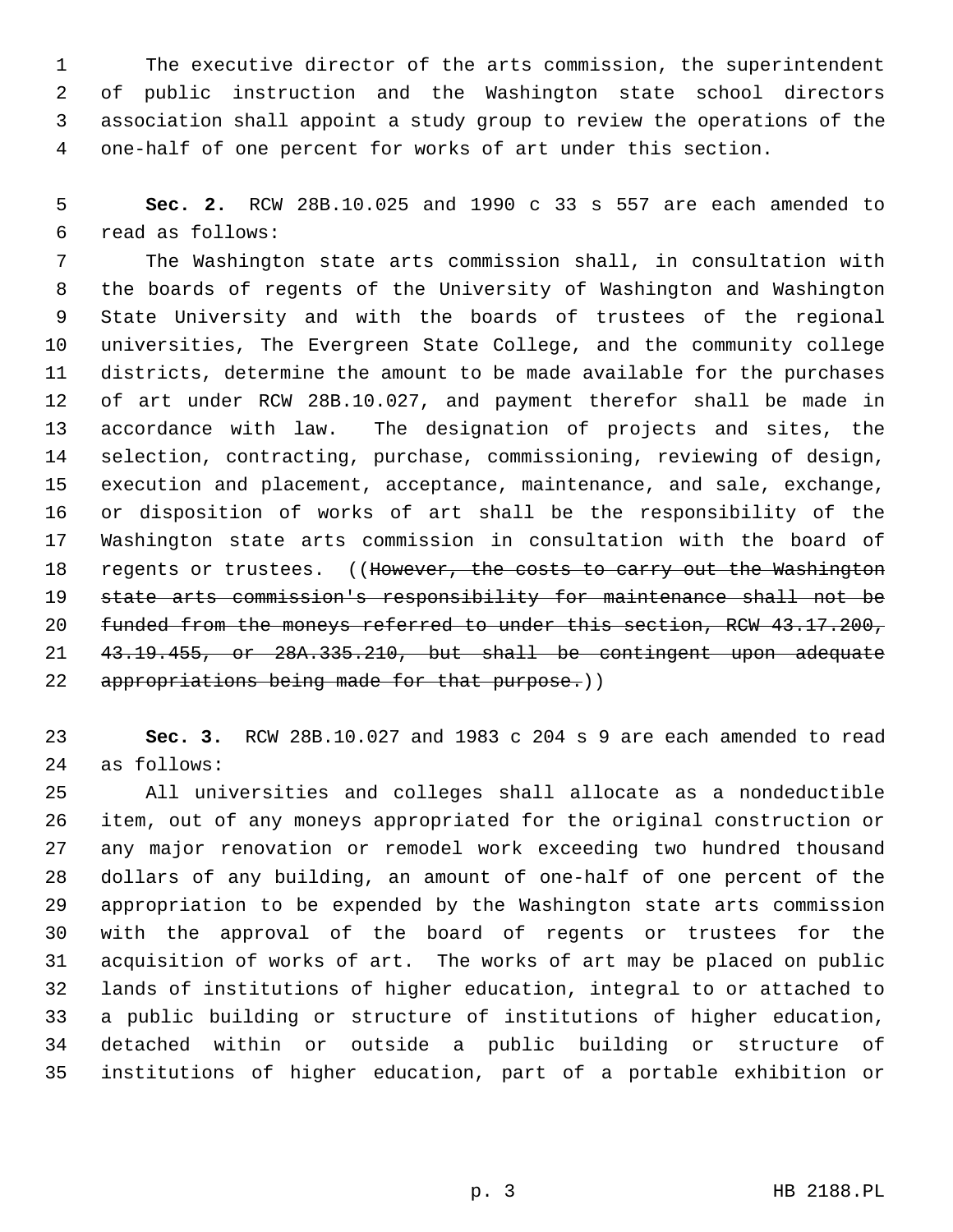collection, part of a temporary exhibition, or loaned or exhibited in other public facilities.

3 In addition to the cost of the works of art, the one-half of one percent of the appropriation shall be used to provide for the administration of the visual arts program, including conservation of the state art collection, by the Washington state arts commission and all costs for installation of the work of art. For the purpose of this section building shall not include sheds, warehouses, and other buildings of a temporary nature.

 **Sec. 4.** RCW 43.17.200 and 1983 c 204 s 4 are each amended to read as follows:

 All state agencies including all state departments, boards, councils, commissions, and quasi public corporations shall allocate, as a nondeductible item, out of any moneys appropriated for the original construction of any public building, an amount of one-half of one percent of the appropriation to be expended by the Washington state arts commission for the acquisition of works of art. The works of art may be placed on public lands, integral to or attached to a public building or structure, detached within or outside a public building or structure, part of a portable exhibition or collection, part of a temporary exhibition, or loaned or exhibited in other public 22 facilities. In addition to the cost of the works of art, the one-half of one percent of the appropriation as provided herein shall be used to provide for the administration of the visual arts program, including 25 conservation of the state art collection, by the Washington state arts commission and all costs for installation of the works of art. For the purpose of this section building shall not include highway construction sheds, warehouses or other buildings of a temporary nature.

 **Sec. 5.** RCW 43.17.210 and 1990 c 33 s 575 are each amended to read as follows:

 The Washington state arts commission shall determine the amount to be made available for the purchase of art in consultation with the agency, except where another person or agency is specified under RCW 43.19.455, 28A.335.210, or 28B.10.025, and payments therefor shall be made in accordance with law. The designation of projects and sites, selection, contracting, purchase, commissioning, reviewing of design,